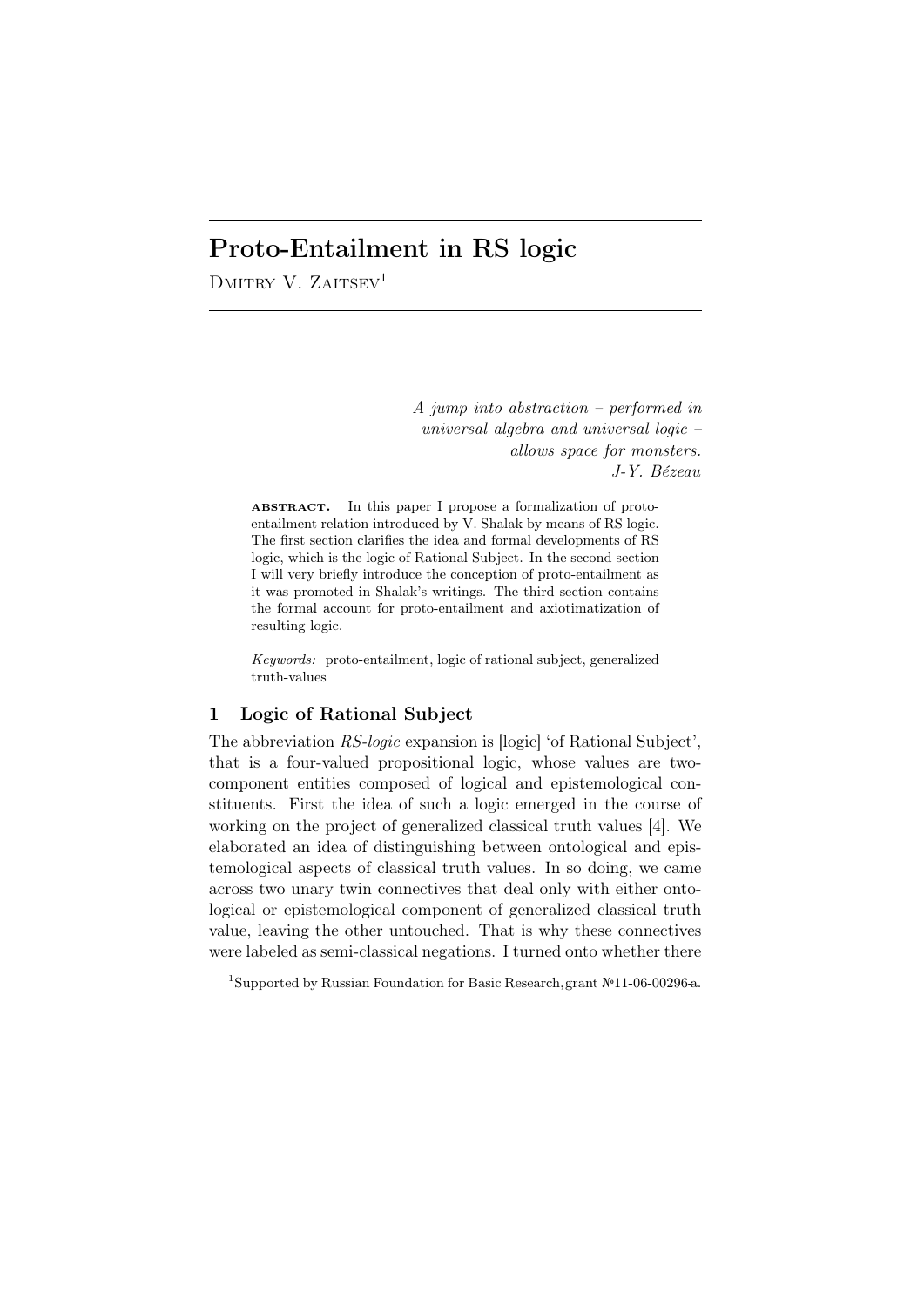is any logic wherein any of our semi-negations is treated as full-scale one. This stream of thought led me to the logic of Rational Subject.

Imagine a rational subject who knows the laws of classical logic. It means that when it is necessary to calculate the value of any compound formula from the values of its constituent formulas our subject performs computations guided by a knowledge of classical truth-assignments. It is evident that proceeding along these lines he (or she) sometimes can figure out the value of a formula, and, thus, *knows* its value, and sometimes the information in hand is not enough to fix the value of the formula, and when this occurs, our subject *does not know* the value. Hence, besides two 'logical' (or ontological) values Truth and Falsity one must take into account two extra 'epistemic' values characterizing the state of rational subject's knowledge. Let Truth and Falsity as usual be denoted by '*t*' and '*f* ', while for 'knows' and 'does not know' we select '1' and '0' correspondingly. Then we have just four values being two-component entities composed of logical and epistemological constituents that can be treated as pairs or as sets:

- $T1 \quad \langle t, 1 \rangle \quad \{t, 1\};$
- $T0 \quad \langle t, 0 \rangle \quad \{t\};$
- $\textbf{F0} \quad \langle f, 0 \rangle \quad \{f\};$
- $F1 \quad \langle f, 1 \rangle \quad \{f, 1\}.$

Consider the clauses for negation and conjunction to clarify the way rational subject works. If rational subject knows that an arbitrary formula is true, he knows that its negation is false, and vice versa. In the meantime, if you do not know the value of a formula, you do not know the value of its negation. The resulting truth-table goes as follows in Figure 1.

| А   | $\neg A$ |
|-----|----------|
| 711 | F1       |
| T0  | F0       |
| F1  | T1       |
| F0  | TО       |

Figure 1. Table for 'rational' semi-classical negation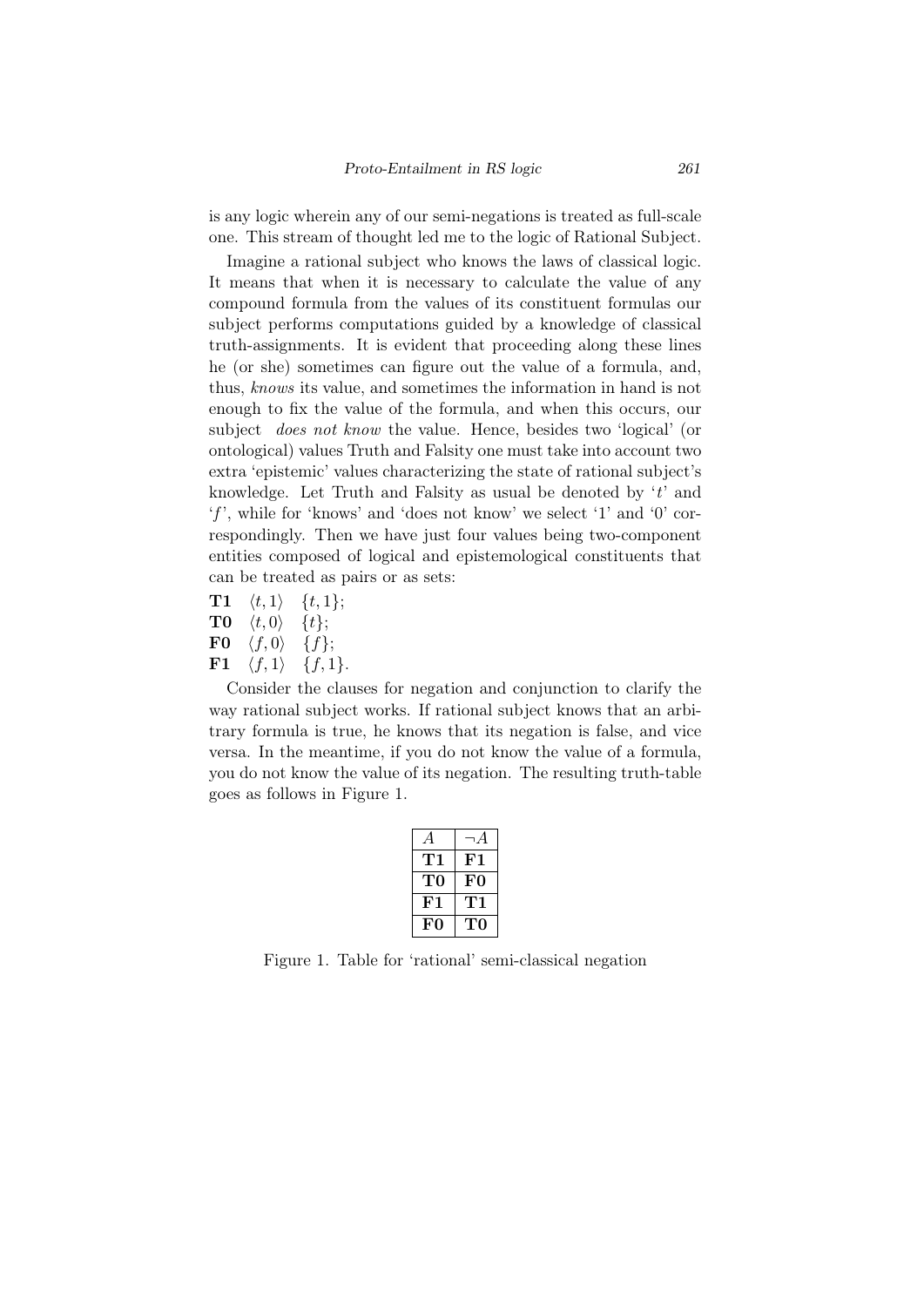*262 Dmitry V. Zaitsev*

Due to its classical nature conjunction is true if and only if both conjuncted formulas are true, that determines the first component of values-as-pairs (occurrence of element 't' in a value-as-set). The second epistemic component of a value can be calculated on the basis of the following reflections: one knows that conjunction is true if and only if one knows that both conjuncts are true, and one knows that conjunction is false if and only if one knows that at least one of conjuncts is false. Summing up these considerations we receive the truth-table for conjunction depicted in Figure 2. The analogous

|    | Т1 | T0             | F0             | $_{\rm F1}$ |
|----|----|----------------|----------------|-------------|
| T1 | T1 | T <sub>0</sub> | F <sub>0</sub> | $_{\rm F1}$ |
| TО | TО | T0             | F0             | F1          |
| F0 | FO | F0             | F0             | $_{\rm F1}$ |
| F1 | F1 | ${\bf F1}$     | F1             | F1          |

Figure 2. Table for 'rational' conjunction

argument provided for disjunction clause makes it possible to consider the structure of generalized values as a four-elements lattice with linear ordering depicted in Figure 3.



Figure 3. The 'rational' lattice

Now define a valuation function *v* as a map from the set of propositional variables to the set  $V = \{T1, T0, F0, F1\}$ , and in a straight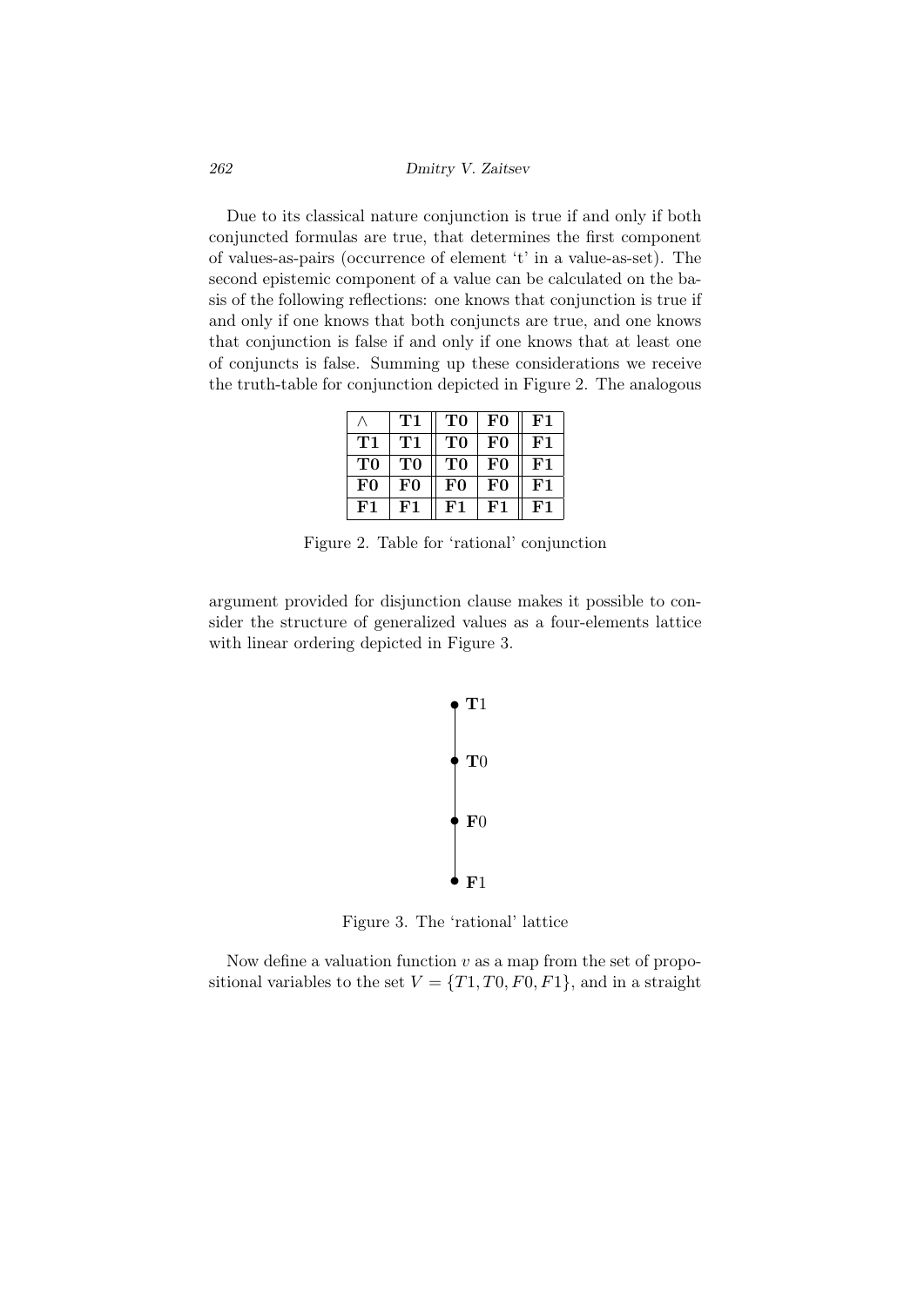forward way extend it to arbitrary formula *A* given correspondence between lattice meet (join) and conjunction (disjunction). Thus, we have a four-valued valuational system, which allows to define different consequence relations on it.

For a period I had been zeroing in on the different problems put RS logic aside. However it was my student Yekaterina Kubyshkina who in her graduation thesis and relevant publications [3] examined some consequence systems, which axiomatize RS logics with different consequence relations. In particular, she introduced three consequence relations: *∀A, B*

- *•*  $A \models_{RM} B \Leftrightarrow \forall v (v(A) \in D \Rightarrow v(A) \in D),$ where  $D = \{T1\} - T1$ -preserving consequence;
- $A \models_{TV} B \Leftrightarrow \forall v (v(A) \in D \Rightarrow v(A) \in D),$ where  $D = \{T1, T0\}$  — truth-preserving consequence;
- *• A |*=*KL B ⇔ ∀v*(*v*(*A*) *≤ v*(*A*)), where  $\leq$  is the 'rational' order — comparative consequence.

She has proved that corresponding semantical logics can be presented as consequence systems:  $RS_{RM}$  (RS with  $\models_{RM}$ ) is axiomatized by the first-degree fragment of RM;  $RS_{TV}$  (RS with  $\models_{TV}$ ) is axiomatized by classical consequence system;  $RS_{KL}$  (RS with  $\models_{KL}$ ) is axiomatized by Kleene strong logic.

Immediately, a string of questions arises. And among them the following directly pertains to the topic of this paper: what is the consequence system axiomatizing a 1-preserving entailment? To answer this question we first turn to Shalak's idea of proto-entailment.

#### 2 Proto-Entailment

Modern Russian logician Vladimir Shalak set forth an idea of protoentailment proceeding from radically different intuitive premisses. The title of his doctoral dissertation is 'Proto-Logic: new insight into the nature of logicality' and he sees his primary objective in clarifying the very concept of logic. His approach is very close to the so called project of universal logic, which pretends to be a general theory of logics. Shalak himself highlights the cognation of his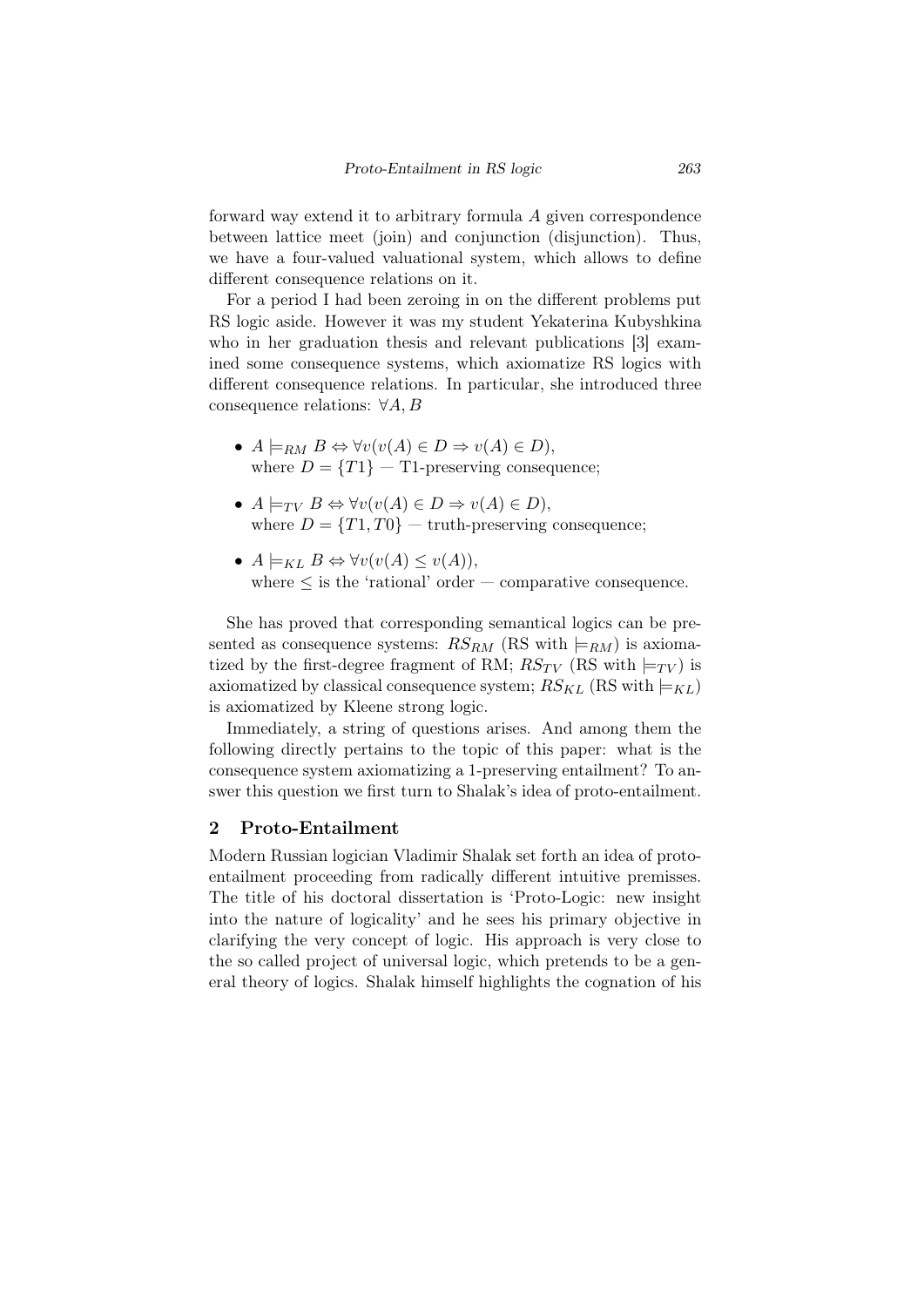theory with the ideas of J-Y. Bésiau  $[1, 2]$ . J-Y. Bésiau interprets universal logic by analogy with universal algebra: the latter is an abstract set of formulas together with equally abstract consequence relation subject for no specific restrictions.

Meanwhile, it is worth noting that Shalak himself in Englishlanguage abstract to his papers (published in Russian) uses the term 'consequence relation'. However he oftentimes emphasizes that this consequence relation is free from well-known paradoxes, and hence makes a good name of (proto-) entailment for it.

However even such an abstract relation needs a precise definition. This is a fragment from his paper devoted to an alternative definition of consequence relation that helps to grasp the underlying informal intuition.

In classical logic, truth of premises is a sufficient condition of verity of the conclusion. However, that is too stronghold limiting a requirement. A laxer claim might be to have valid ways of reasoning simply not lead us to erroneous conclusion or fallacies. . .

In other words, the form of the argument is valid if the knowledge of its premises' truth-value is a sufficient condition of the awareness of its conclusion's truth-value. . . [5, p. 283].

To understand why and how Shalak proceeded from this informal motivation to the axiomatically presented proto-Boolean logic, one should take into account the other, maybe even most important for him, idea that constitutes his conception of modern logic. One of his fundamental presumptions is that the radical turn from subjectpredicate paradigm in logic to relational one neither was necessarily determined nor offered any advantage in a formal language expressive power. In fact, he suspects that as a result of such a paradigm shift our world-view has been distorted. It would be more natural and convenient to develop symbolic logic on the ontological basis of (monadic) properties and functions rather than on the ground of relational structures. This presuppositions have strongly influenced on his further formal explication of consequence relation, which he defines functionally as follows.

This [the above consideration] gives rise to the following definition of the entailment relation: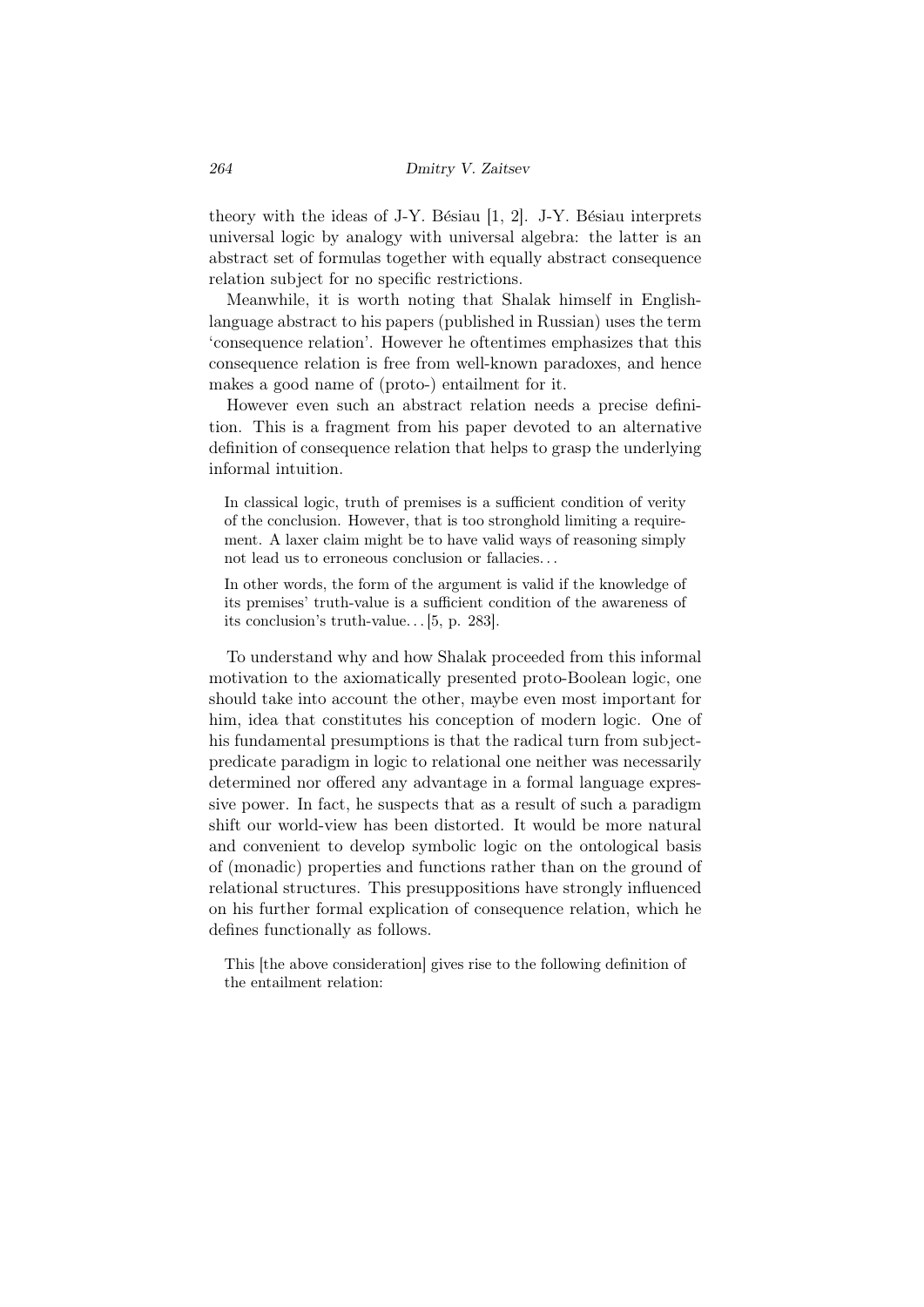The set of formulas  $\Sigma = \{B_1, \ldots, B_k\}$  entails formula *A*, iff there exists function *f* which allows calculation of the truth-value of *A* given truth-values of the formulas of the set  $\Sigma$ . [5, p. 283].

Quite predictably this function *f* turns to be Boolean one that provides extremely plain axiomatization of proto-Boolean logic as a consequence system ACL (that is *alternative consequence logic* or *alternative to classical logic* , as may well be imagined). There are just three axiom schemes and two rules:

**A1** 
$$
A \lor \neg A
$$
;

- $\{A, B\} \vdash_{SH} A \land B;$
- **A3**  ${A}$ <sup>}</sup>  $\vdash$ <sub>*SH*</sub> ¬*A*;

**R1** 
$$
\frac{\vdash_{TV} A \equiv B}{\{A\} \vdash_{SH} B}
$$
; **R2**  $\frac{\Gamma \vdash_{TV} A, \{A\} \cup \Delta \vdash_{SH} B}{\Gamma \cup \Delta \vdash_{SH} B}$ ,

where  $\vdash_{SH}$  and  $\vdash_{TV}$  stand for Shalak's proto-entailment and classical consequence relation correspondingly.

It can be easily shown that  $\vdash_{TV} A \Rightarrow \vdash_{SH} A$ , thereby validating in ACL all classically valid formulas.

In his resent writings, Shalak makes an attempt to formalize more abstract *functional* concept of proto-entailment. However, currently he has only suggestive axiomatization of corresponding consequence relation.

## 3 Proto-Entailment as a 1-Preserving Consequence Relation

In what follows, I will present a consequence system  $RS_{PE}$  which formalizes proto-entailment as a 1-preserving consequence relation in  $RS$  logic. In so doing, first consider semantics for  $RS_{PE}$  in more detail.

For the sake of convenience, in this section, the values of *RS* logic will be interpreted as sets (sf. the 1st section). A valuation function *v* is the map from the set of propositional variable into the fourelement set of values-as-pairs, extended to compound formulas in a straightforward way as provided by the truth-tables above. Then the following proposition can be put forward.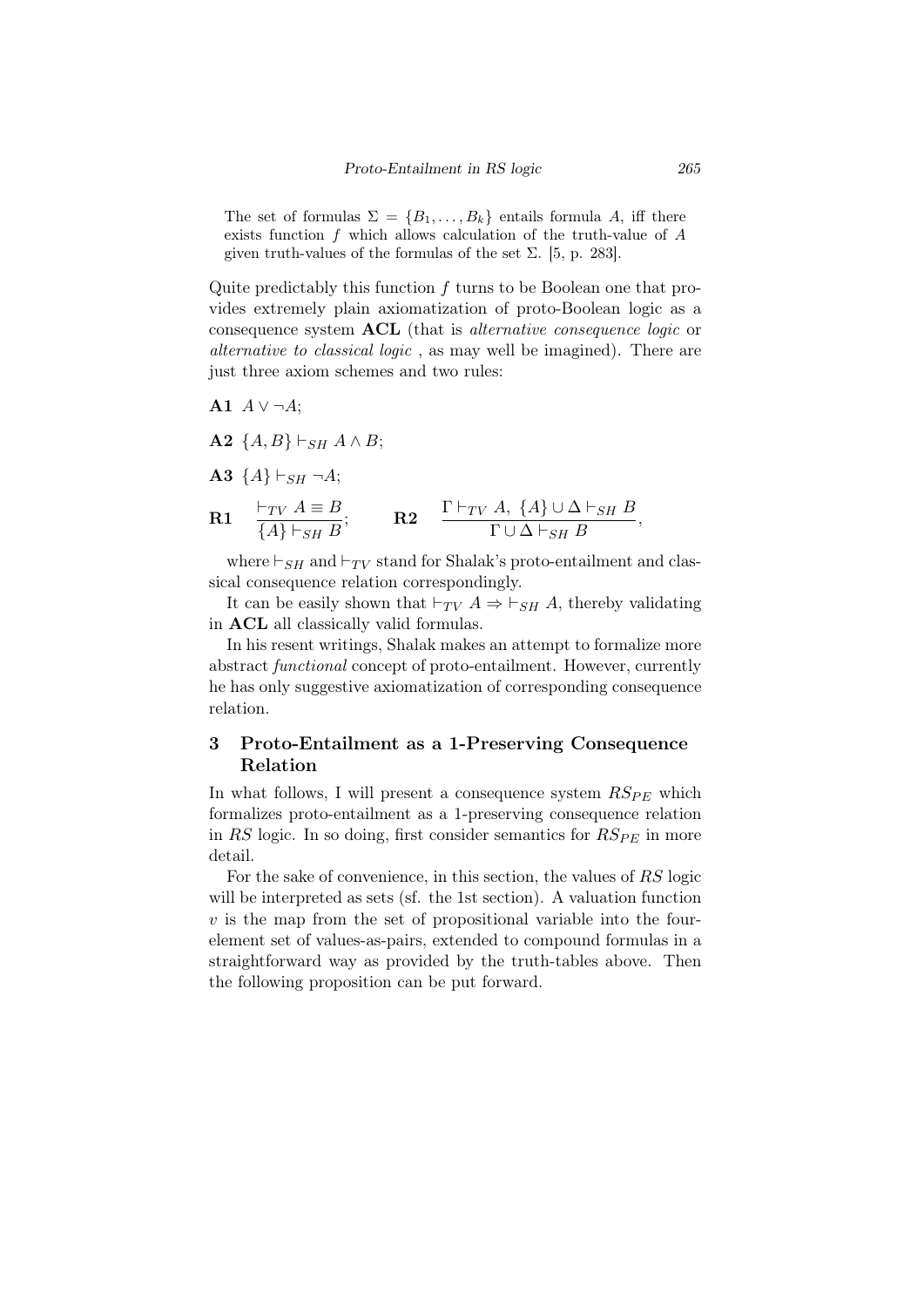*266 Dmitry V. Zaitsev*

PROPOSITION 1.  $t \in v(\neg A) \Leftrightarrow f \in v(A) \quad f \in v(\neg A) \Leftrightarrow t \in v(A)$  $1 \in v(\neg A) \Leftrightarrow 1 \in v(A)$  $t \in v(A \land B) \Leftrightarrow t \in v(A)$  *and*  $t \in v(A)$  $f \in v(A \land B) \Leftrightarrow f \in v(A) \text{ or } f \in v(B)$  $1 \in v(A \land B) \Leftrightarrow [1 \in v(A) \text{ and } 1 \in v(B) \text{ and } t \in v(A) \text{ and } t \in \mathbb{R}$ *v*(*B*)] *or* [1 ∈ *v*(*A*) *and*  $f$  ∈ *v*(*A*)] *or* [1 ∈ *v*(*B*) *and*  $f$  ∈ *v*(*B*)]. DEFINITION 1. For arbitrary formulas *A* and *B* of  $L_{RS}$ ,  $A \models_1 B \Leftrightarrow$  $∀v(1 ∈ v(A) ⇒ 1 ∈ v(B)).$ 

A consequence system  $RS_{PE}$  is presented as pair  $(L_{RS}, \vdash)$ , where *⊢* satisfies the following deductive postulates:

A2.  $\neg A \vdash A$ A3. *A ∧* (*B ∨ C*) *⊢* (*A ∧ B*) *∨ C* A4. *A ∧ B ⊢ ¬A ∨ ¬B* A5. *¬A ∨ ¬B ⊢ A ∧ B* A6. *A ∨ B ⊢ ¬A ∧ ¬B* A7. *¬A ∧ ¬B ⊢ A ∨ B* **R1.**  $\frac{A \vdash B, B \vdash C}{A \vdash C}$  **R2.**  $\frac{A \vdash B, A \vdash C}{A \vdash B \land C}$ **R3.**  $\frac{A \vdash B, C \vdash B}{A \lor C \vdash B}$  **R4.**  $\frac{A \vdash B, A \vdash_{TV} \neg B}{A \vdash B \land C}$  $\mathbf{R5.}~\frac{A \vdash B \land C, A \vdash_{TV} B \land C}{A \vdash B, A \vdash C} \qquad \mathbf{R6.}~\frac{A \vdash B \land C, A \vdash_{TV} \neg B}{A \vdash B~ or~ A \vdash C},$ 

where  $\vdash_{TV}$  designates classical consequence relation.

There are some interesting and helpful theorems:

t1. *A ∧ B ⊣⊢ ¬*(*¬A ∨ ¬B*)

A1.  $A \vdash \neg A$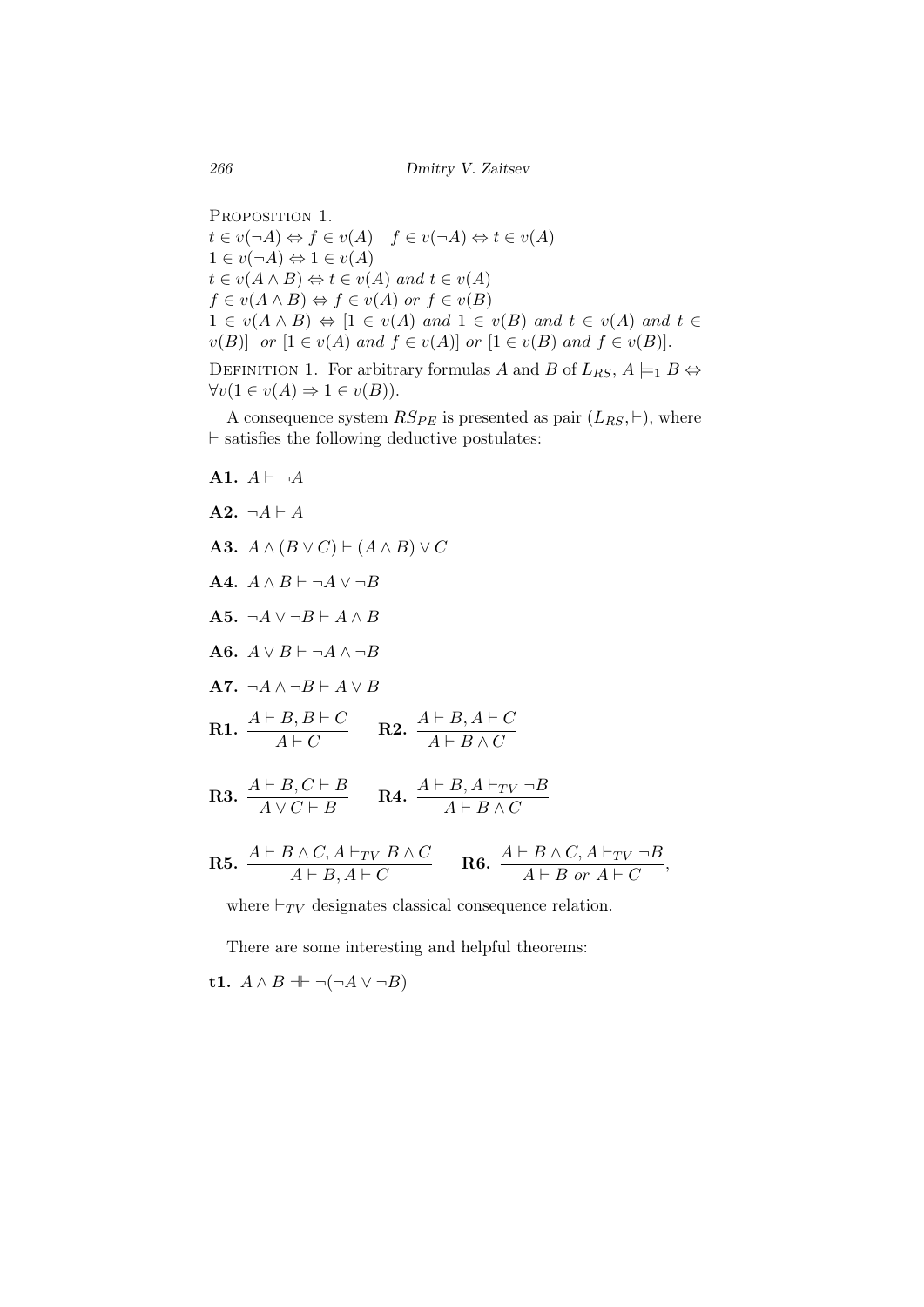t2. *A ∨ B ⊣⊢ ¬*(*¬A ∧ ¬B*) t3. *A ∧ ¬A ⊣⊢ A* t4. *C ∧* (*A ∧ ¬A*) *⊣⊢ C ∧ A* t5.  $A \vdash A$ 

The proof of soundness is mostly a routine check which can be smoothly omitted.

THEOREM 1 (COMPLETENESS). For any *A* and *B* of  $L_{RS}$ : If  $A \models_1$  $B \Leftrightarrow A \vdash B$ .

PROOF. Suppose  $A \models_1 B$ . To show that  $A \models B$ , define canonical valuation via consequence relation as follows:

 $v_c(p) = T1 \Leftrightarrow A \vdash_{TV} p \text{ and } A \vdash p;$  $v_c(p) = T0 \Leftrightarrow A \vdash_{TV} p \text{ and } A \nvdash p;$  $v_c(p) = F0 \Leftrightarrow A \vdash_{TV} \neg p \text{ and } A \nvdash p;$  $v_c(p) = F1 \Leftrightarrow A \vdash_{TV} \neg p \text{ and } A \vdash p.$ To simplify the proof consider only three generalized conditions for

canonical valuation so defined:

1.  $t \in v_c(p) \Leftrightarrow A \vdash_{TV} p;$ 2.  $f \in v_c(p) \Leftrightarrow A \vdash_{TV} \neg p;$ 3.  $1 \in v_c(p) \Leftrightarrow A \vdash p$ .

Now we need to prove that the canonical valuation for arbitrary formula *B* satisfies conditions 1–3.

The first point that strikes the eye is the possibility for conditions 1 and 2 to coincide. If  $A \vdash_{TV} B$  and  $A \vdash_{TV} \neg B$  then  $A \vdash_{TV} B \land \neg B$ . The latter means that *A* is of the form  $F \wedge (C \wedge \neg C)$ . By t3. and **t4.**,  $F \wedge (C \wedge \neg C) \dashv F \wedge C$ . Let now  $A^*$  be  $F \wedge C$ . As long as according to our basic assumption  $A \models_1 B$ , to show that  $A \vdash B$  is equivalent to show that  $A^* \vdash B$ , reducing the case to non-contradictory one.

The proof for arbitrary formula *B* will be carried out by simultaneous induction on the length of a formula. Keeping in mind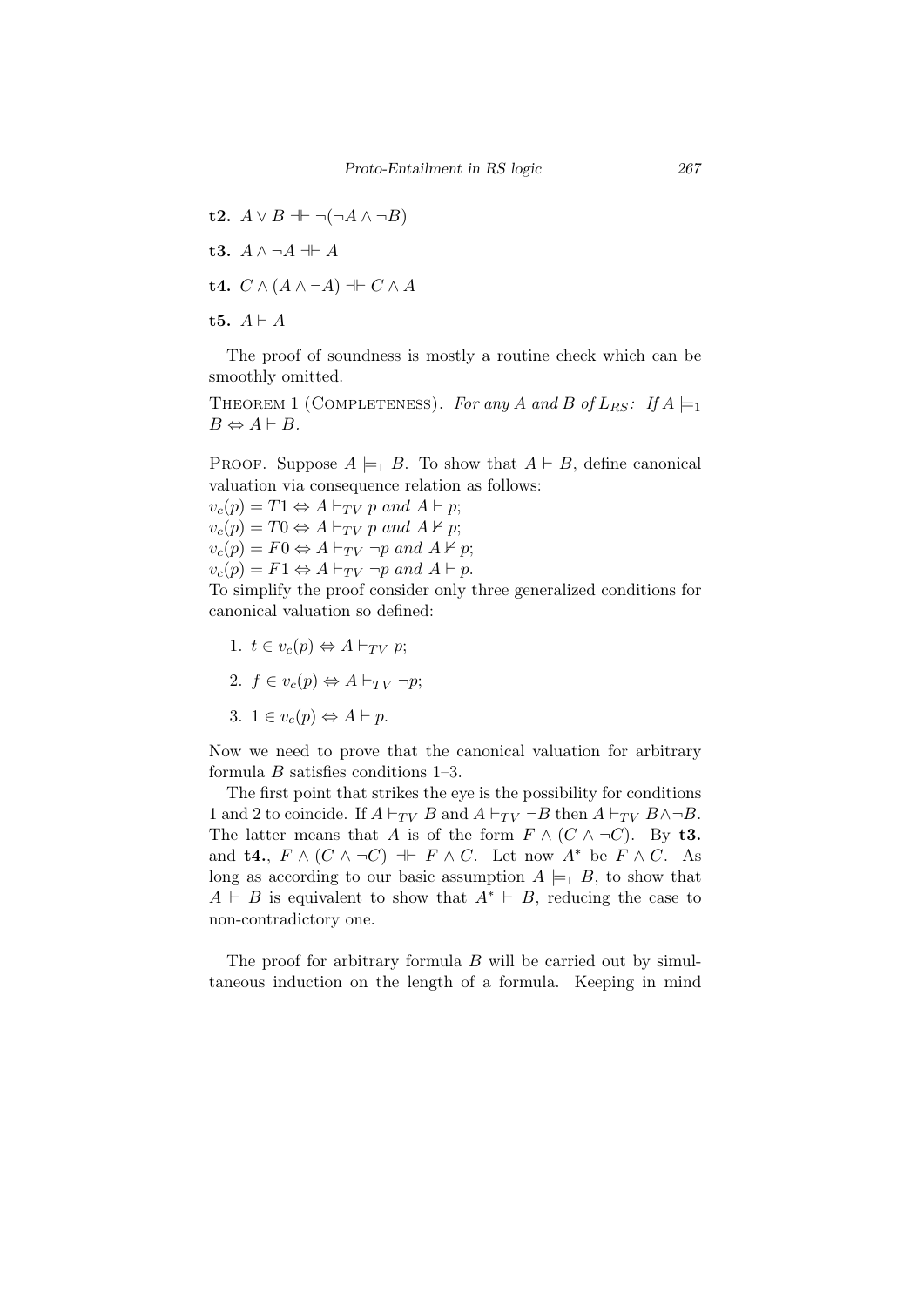theorems t1. and t2. one can consider only cases with negation and conjunction.

Case  $(\neg B)$  and conditions 1–3 hold. 1)  $t \in v_c(\neg B) \Leftrightarrow_{[prop,1]} f \in v_c(B) \Leftrightarrow_{[ind. assumption]} A \vdash_{TV} \neg B$ 2)  $f \in v_c(¬B) \Leftrightarrow_{[prop.1]} t \in v_c(B) \Leftrightarrow_{[ind. assumption]} A ⊢_{TV} B$ *⇔*[*PC*]  $A ⊢_{TV}$  ¬¬*B* 3)  $\vec{i}$   $\in v_c(\neg B) \Leftrightarrow_{[prop.1.]}$   $1 \in v_c(B) \Leftrightarrow_{[ind. assumption]}$   $A \vdash B$ *⇔*[*A*1*.,A*2] *A ⊢ ¬B* Case  $(B \wedge C)$  and conditions 1–3 hold. 1) and 2) are routine. 3) 1 *∈*  $v_c(B \land C) \Leftrightarrow_{[prop.1]} [1 \in v_c(B) \text{ and } 1 \in v_c(C) \text{ and }$  $t \in v_c(B)$  *and*  $t \in v_c(C)$  *or*  $[1 \in v_c(B)$  *and*  $f \in v_c(B)$  $or[1 \in v_c(C) \text{ and } f \in v_c(C)]$ *⇒*: 1  $∈ v_c(B)$  and 1  $∈ v_c(C)$  and  $t ∈ v_c(B)$  and  $t ∈ v_c(C) \Rightarrow_{[ind. \; assumption]}$ *A*  $\vdash$  *B* and *A*  $\vdash$  *C* ⇒<sub>[*R.2.*]</sub> *A*  $\vdash$  *B*  $\land$  *C* 1 ∈  $v_c(B)$  and  $f \in v_c(B) \Rightarrow |_{ind.}$  assum.]  $A \vdash B$  and  $A \vdash_{TV} C \Rightarrow |_{R.4}$ .] *A ⊢ B ∧ C*  $1 \in v_c(B)$  *and*  $f \in v_c(B)$  is analogous *⇐*: *A ⊢ B ∧ C ⇒*[*R.*5*.*] (*A ⊢ B, A ⊢ C, A ⊢ B ∧ C*) *or*  $(A \vdash B, A \vdash_{TV} \neg B)$  *or*  $(A \vdash C, A \vdash_{TV} \neg C) \Rightarrow_{[ind. \; assumption]}$  $[1 \in v_c(B) \text{ and } 1 \in v_c(C) \text{ and } t \in v_c(B) \text{ and } t \in v_c(C)]$ or  $[1 \in v_c(B)$  and  $f \in v_c(B)]$  or  $[1 \in v_c(C)$  and  $f \in v_c(C)] \Leftrightarrow_{[prop,1,1]}$  $1 \in v_c(B \wedge C)$ 

Turning to completeness,  $A \models_1 B$  means that  $\forall v (1 \in v(A) \Rightarrow 1 \in$ *v*(*B*)). And hence  $1 \in v_c(A)$  ⇒  $1 \in v_c(B)$ , that is  $A \vdash A \Rightarrow A \vdash B$ .  $A \vdash A$  holds by **t5.**, and by MP,  $A \vdash B$ , completing the proof.  $\Box$ 

#### 4 Conclusion

The aim of this paper was twofold.

(1) *Formalization of proto-entailment.* What kind of (proto-)entailment, in Shalak's sense, is formalized by the system  $RS_{PE}$ ? Is it Boolean proto-entailment or general functional one? The answer that suggests itself is that the 1-preserving consequence relation corresponds to Boolean proto-entailment. The main argument in favour of such a conclusion is the apparently classical justification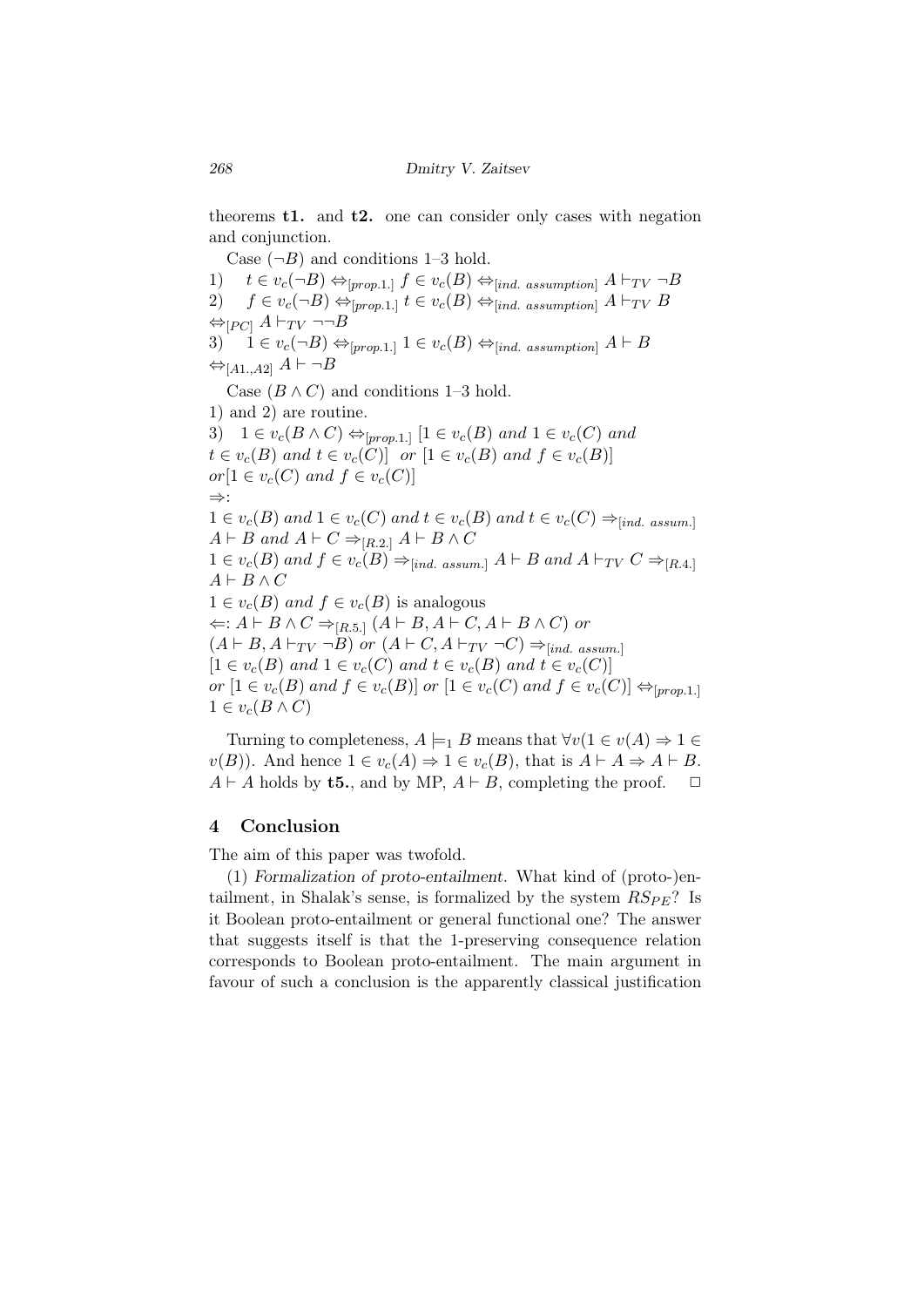of the truth-conditions for compound formulas exploited in the first section. Though one can call in question this reflection by asking if any other (non-classical) interpretation of propositional connectives are entitled to exist. Maybe it would be useful to consider non-Fregean logical components of compound values? As I see it, presumably this trick won't come off. The proliferation of logical components will complicate the assignment procedure and bring about to loss of clarity in compound values interpretation. Thus, the presented formalization can pretend to be the explication of general functional proto-entailment as well.

What is worth noting is the relationship between the 1-preserving entailment and the t-preserving entailment  $(\models_{TV})$ : if  $A \models_1 B$ , then  $A \models_{TV} B$  or  $A \models_{TV} \neg B$  but not vice versa. Supporting my previous claim the same relation holds between  $\models_1$  and  $\models_{RM}$  and between  $\models$ <sub>1</sub> and  $\models$ <sub>*KL</sub>*!</sub>

(2) *Prospects for RS logic.* Digressing from proto-entailment, this logic seems of certain interest in itself.

First, it opens possibilities for a wide range of different consequence relations defined for instance via transfer from truth of premises to the awareness of conclusion and so on.

Second, *RS* logic is still waiting to be supplied with appropriate implication(s). Interestingly, natural classical style implication can be easily added as an abbreviation for  $\neg A \lor B$ . However this simple-mind implication turns to be a Kleene's one. Regarding Lukasiewicz's implication, which, if added, would allow to get the full-fledged L4, it does not agree with our informal intuition about the values of *RS*. For instance, consider the case when 2/3 was assigned to the antecedent, while the consequent has the value 1/3. In terms of *RS* logic values this assignment means **T0** for 2/3 and F0 for 1/3. Under these circumstances the value of Lukasiewicz's implication will be  $2/3$ , that looks at least strange.

Third, this logic is in a sense an epistemic one. It can be applied as a logical tool for public announcement modelling and other exciting ventures.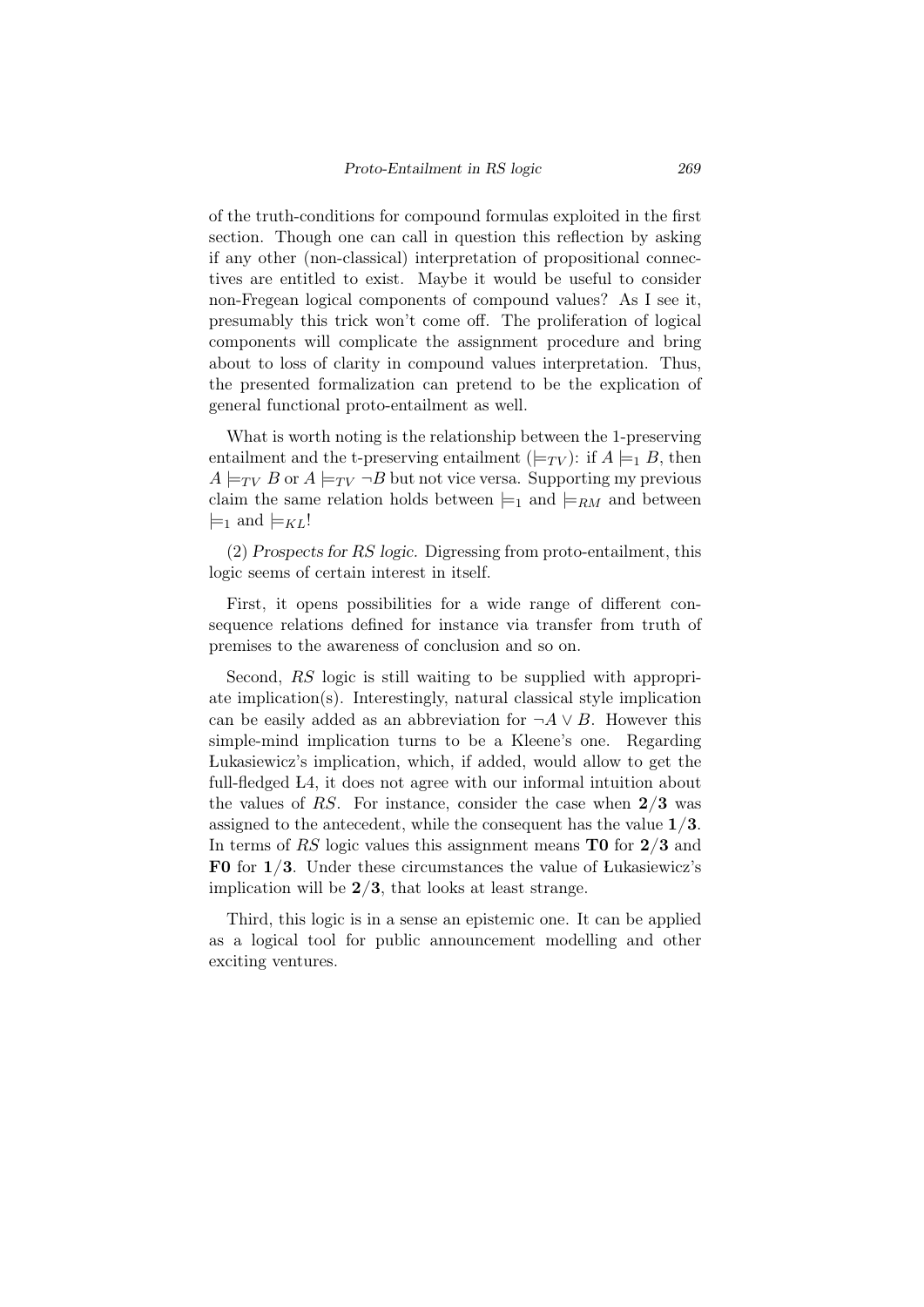### References

- [1] BE´ziau, J.-Y., Questions about universal logic, *Bulletin of the Section of Logic* 35:133–150, 2006.
- [2] BE´ziau, J.-Y., What is Propositional Classical Logic? (A Study in Universal Logic), *Logical Investigations* 8:266–277, 2001.
- [3] Kubyshkina, E., Logic of rational subject, *Proceedings of International scientific conference 'Days of science of Philosophical department – 2011'*, Kiev, 10:43–45, 2011.
- [4] ZAITSEV, D. V., GRIGORIEV, O.M., Bepartite truth one logic, *Logical Investigations* 17:121–139, 2011 (in Russian).
- [5] Shalack, V. I., An alternative definition of logical consequence, *Logical Investigations* 13:273–285, 2006 (in Russian).